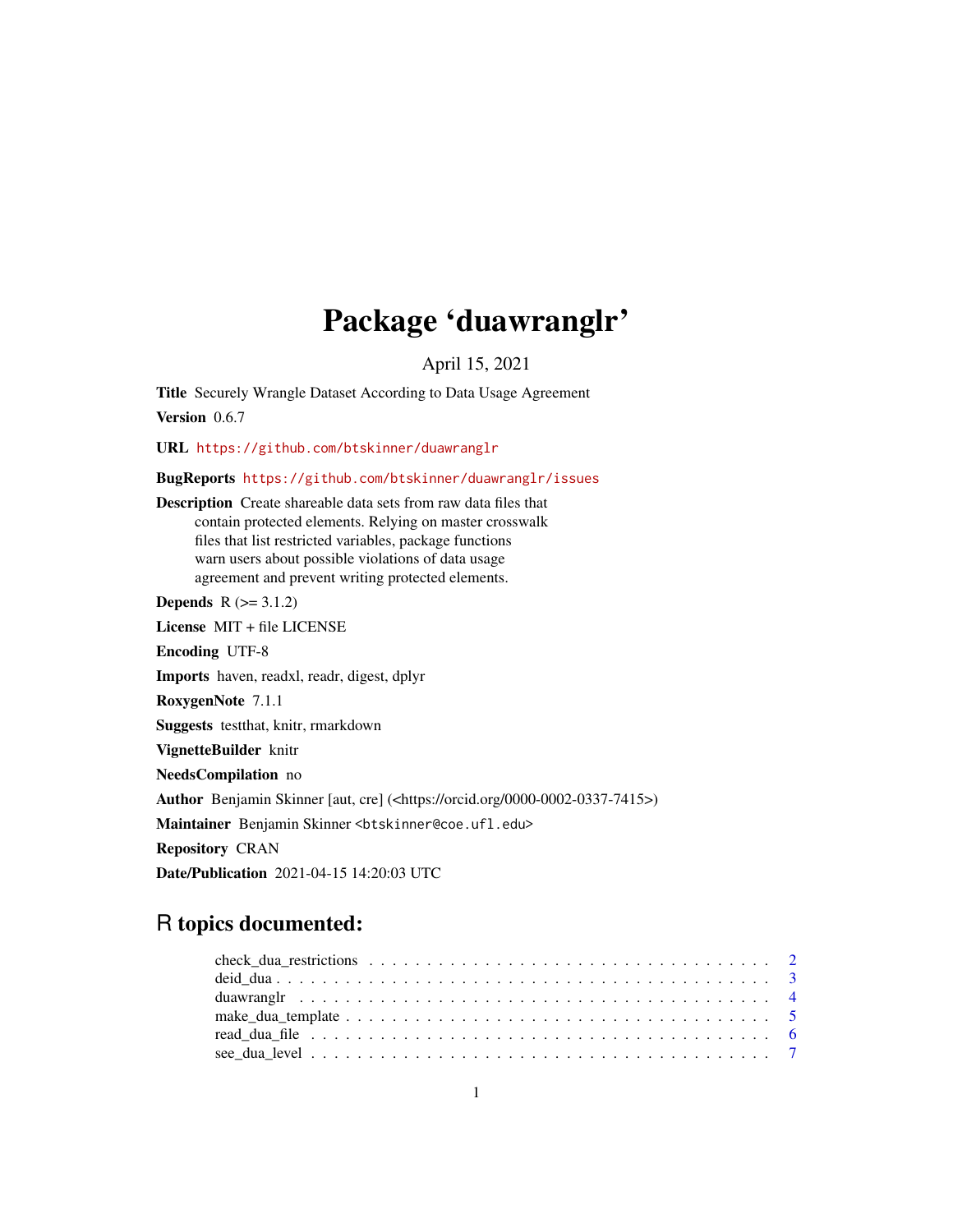<span id="page-1-0"></span>

| Index |  |  |  |  |  |  |  |  |  |  |  |  |  |  |  | 13 |
|-------|--|--|--|--|--|--|--|--|--|--|--|--|--|--|--|----|
|       |  |  |  |  |  |  |  |  |  |  |  |  |  |  |  |    |
|       |  |  |  |  |  |  |  |  |  |  |  |  |  |  |  |    |
|       |  |  |  |  |  |  |  |  |  |  |  |  |  |  |  |    |

check\_dua\_restrictions

*Check data frame columns against currently set restrictions*

# Description

Once the DUA crosswalk and level have been set, a working data frame can be checked against active data element restrictions. The data frame must pass before it can be writen using write\_dua\_df().

#### Usage

check\_dua\_restrictions(df)

#### Arguments

df Data frame to check against set DUA restriction level.

# Examples

```
## --------------
## Setup
## --------------
## set DUA crosswalk
dua_cw <- system.file('extdata', 'dua_cw.csv', package = 'duawranglr')
set_dua_cw(dua_cw)
## read in data
admin <- system.file('extdata', 'admin_data.csv', package = 'duawranglr')
df <- read_dua_file(admin)
## --------------
## set restriction level
set_dua_level('level_iii')
## show restrictions
see_dua_level(show_restrictions = TRUE)
## see variables in administrative data file
names(df)
## remove restrictive variables
df <- dplyr::select(df, -c(sid,sname,tname))
## confirm
```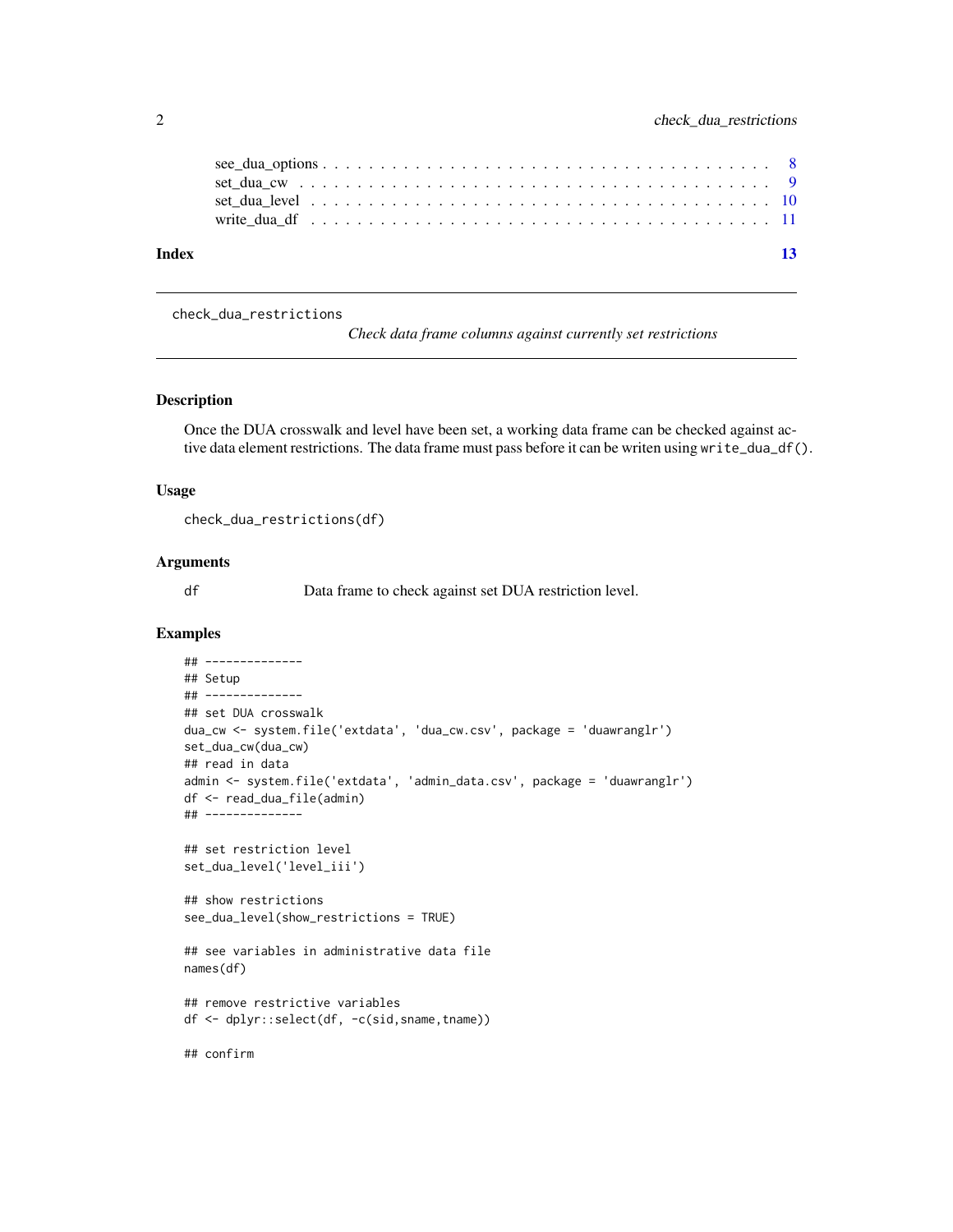#### <span id="page-2-0"></span>deid\_dua 3

```
check_dua_restrictions(df)
```
# deid\_dua *Convert identifying variable to unique hash*

# Description

Convert a column of unique but restricted IDs into a set of new IDs using secure (SHA-2) hashing algorithm. Users have the option of saving a crosswalk between the old and new IDs in case observations need to reidentified at a later date.

# Usage

```
deid_dua(
 df,
  id\_col = NULL,new_id_name = "id",
  id_length = 64,existing_crosswalk = NULL,
 write_crosswalk = FALSE,
 crosswalk_filename = NULL
)
```

| df                 | Data frame                                                                                                                                                                                                                                 |
|--------------------|--------------------------------------------------------------------------------------------------------------------------------------------------------------------------------------------------------------------------------------------|
| id_col             | Column name with IDs to be replaced. By default it is NULL and uses the value<br>set by the id_column argument in set_dua_level() function.                                                                                                |
| new_id_name        | New hashed ID column name, which must be different from old name.                                                                                                                                                                          |
| id_length          | Length of new hashed ID; cannot be fewer than 12 characters (default is 64<br>characters).                                                                                                                                                 |
| existing_crosswalk |                                                                                                                                                                                                                                            |
|                    | File name of existing crosswalk. If existing crosswalk is used, then new_id_name,<br>id_length, id_length, and crosswalk_name will be determined by the al-<br>ready existing crosswalk. Arguments given for these values will be ignored. |
| write_crosswalk    |                                                                                                                                                                                                                                            |
|                    | Write crosswalk between old ID and new hash ID to console (unless crosswalk_name<br>is given value).                                                                                                                                       |
| crosswalk_filename |                                                                                                                                                                                                                                            |
|                    | Name of crosswalk file with path; defaults to generic name with current date<br>(YYYYMMDD) appended.                                                                                                                                       |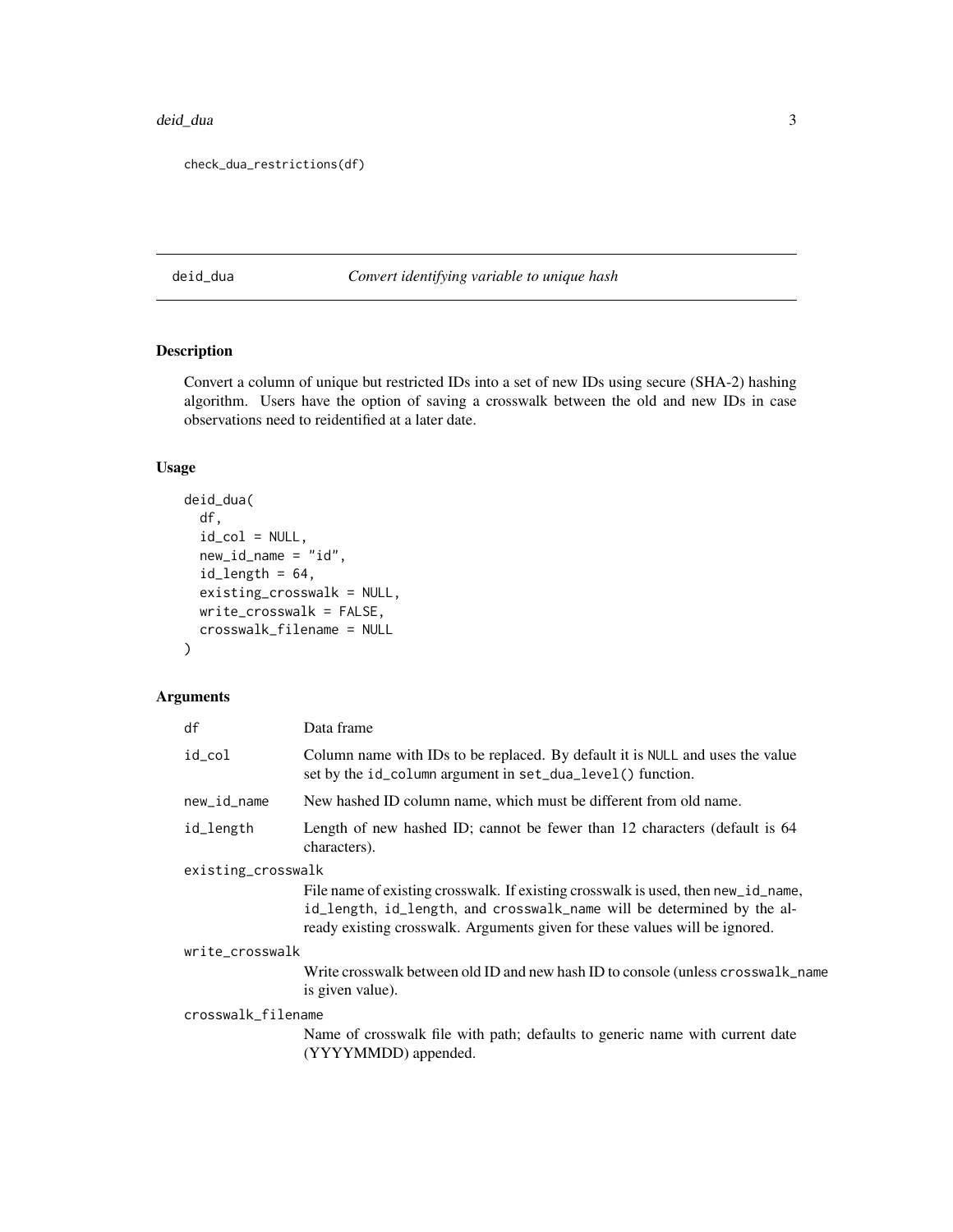# <span id="page-3-0"></span>4 duawranglr

# Examples

```
## --------------
## Setup
## --------------
## set DUA crosswalk
dua_cw <- system.file('extdata', 'dua_cw.csv', package = 'duawranglr')
set_dua_cw(dua_cw)
## read in data
admin <- system.file('extdata', 'admin_data.csv', package = 'duawranglr')
df <- read_dua_file(admin)
## --------------
## show identified data
df
## deidentify
df <- deid_dua(df, id_col = 'sid', new_id_name = 'id', id_length = 12)
## show deidentified data
df
## Not run:
## save crosswalk between old and new ids for future
deid_dua(df, write_crosswalk = TRUE)
## use existing crosswalk (good for panel datasets that need link)
deid_dua(df, existing_crosswalk = './crosswalk/master_crosswalk.csv')
## End(Not run)
```

| duawranglr | duawranglr: Securely Wrangle Dataset According to Data Usage |  |  |  |  |
|------------|--------------------------------------------------------------|--|--|--|--|
|            | Agreement                                                    |  |  |  |  |

#### Description

The guiding principle behind duawranglr is to make it easier for organizations to share data with protected elements and/or personally idenfiable information (PII) with researchers. There are two key problems this package attempts to solve:

# Details

- 1. Data owners and reseachers may collaborate on multiple projects under a single data usage agreement (DUA), each with a different level of data security required.
- 2. Administrators tasked with approving data requests do not always have the time or technical proficiency to review the code that reads, subsets, filters, and deidentifies data files according to a data usage agreement.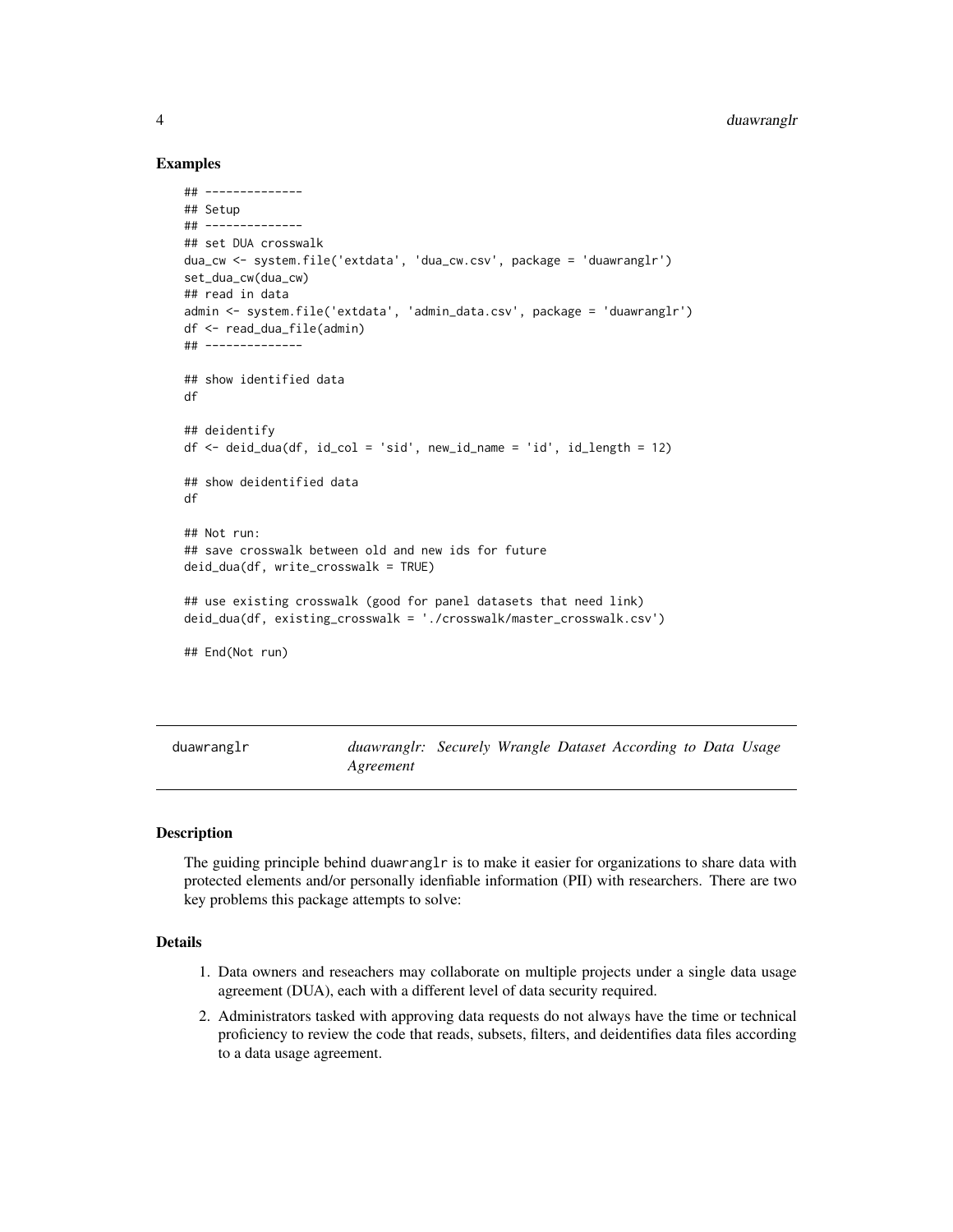<span id="page-4-0"></span>The duawranglr package uses a simple crosswalk file that lists restricted variables according to security levels prespecified in a DUA and a suite of functions that warn users about possible violations of data usage agreement to prevent writing protected elements. The DUA crosswalk can be an Excel spreadsheet, which means that restricted data elements can be easily added and approved by administrators.

Functions in the package do not replace existing data wrangling functions nor guarantee data security. But if used correctly, data administrators can more easily participate in the data sharing process and have more surety that data are being properly secured before they are transferred to researchers.

See the package vignette for more details about the motivation for the package and an extended example use case.

make\_dua\_template *Interactive function to create template file*

#### Description

Use this function to create a template script that puts package functions in order and, based on question answers, prepopulates some arguments. By default, this function is run in interactive mode, meaning that it will not work in a script unless a list of answers is given to answer\_list argument. Note that the saved template file is not intended to be run as is, but only to provide a starting structure for a cleaning script.

# Usage

```
make_dua_template(file_name, include_notes = TRUE, answer_list = NULL)
```
# Arguments

| file_name     | Name with path of template script.                                                                                                                                                            |
|---------------|-----------------------------------------------------------------------------------------------------------------------------------------------------------------------------------------------|
| include_notes | If TRUE, the template file will include notes and suggestions for completing the<br>script; default value is TRUE.                                                                            |
| answer_list   | List of answer strings to provide if you don't want to answer questions interac-<br>tively. See details for questions and expected input type. Leave as default NULL<br>for interactive mode. |

### **Details**

Questions to answer if using the answer\_list argument:

- 1. Do you want to set the DUA crosswalk file? 'Yes' or 'No'
	- (a) DUA crosswalk file (with path): '< file name with path >'
- 2. Do the data need to be deidentified? 'Yes' or 'No'
	- (a) Would like to select the ID column now? 'Yes' or 'No'
	- (b) ID column name: '< column name string >'

If answers to questions  $(1)$  and  $(2)$  are No, then strings for  $1(a)$ ,  $2(a)$ , and  $2(b)$  can be left empty since they will be ignored.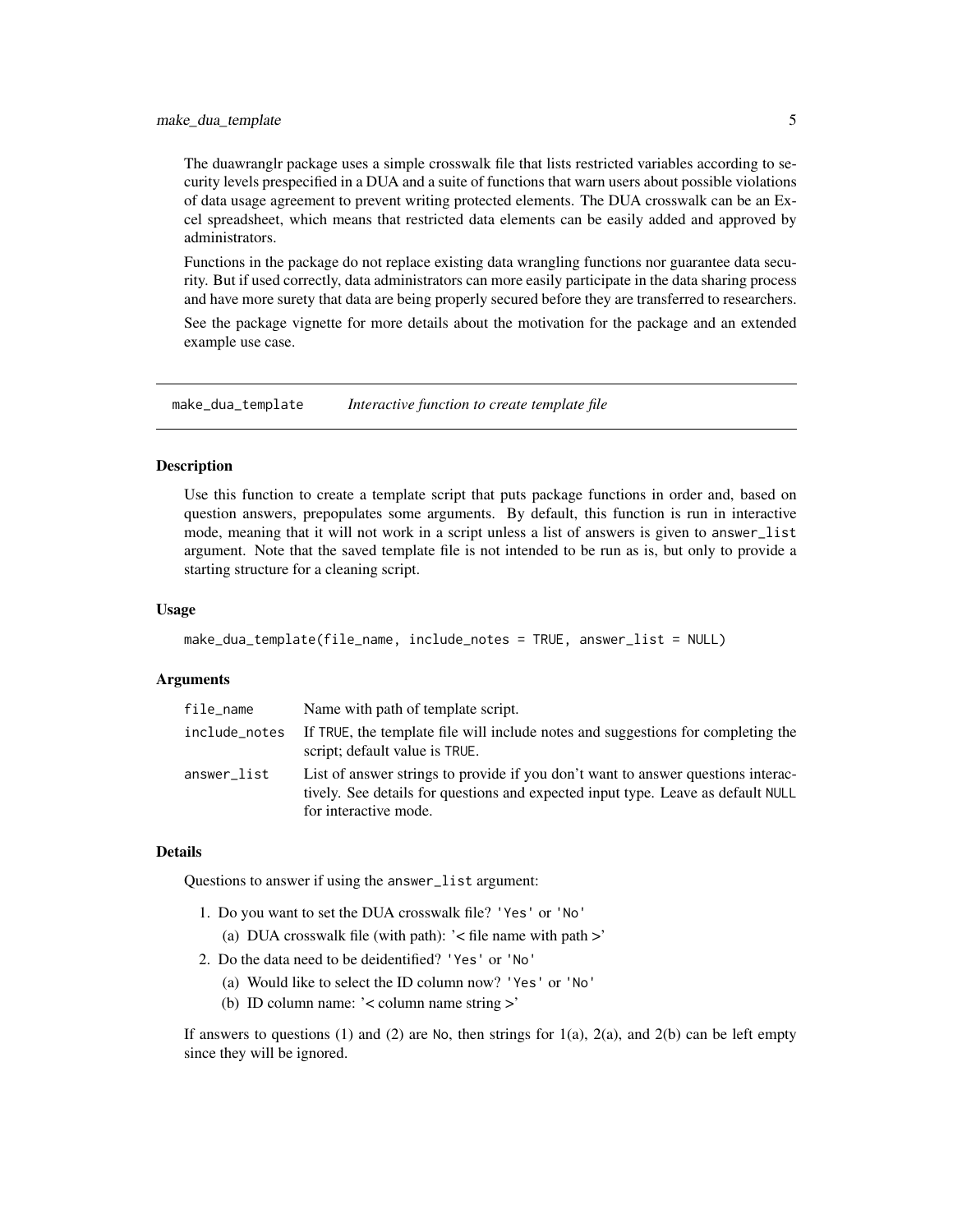# Examples

```
## Not run:
## run interactively
make_dua_template('data_clean.R')
## ...and don't include extra notes
make_dua_template('data_clean.R', include_notes = FALSE)
## End(Not run)
## make template to be filled in
file <- file.path(tempdir(), 'data_clean.R')
make_dua_template(file, answer_list = list('No','','No','',''))
## show
writeLines(readLines(file))
```
read\_dua\_file *Read in raw data file*

#### Description

This function is a wrapper for that will read a variety of file types. The primary reason to use it rather than base R or tidyverse functions is that every new file read will reset the check\_pass environment variable to FALSE. This is a security feature in that it requires a new data check each time a new file is read into memory.

#### Usage

```
read_dua_file(file, ...)
```
#### Arguments

| file     | File name to be read into memory                                                                 |
|----------|--------------------------------------------------------------------------------------------------|
| $\cdots$ | Arguments to pass to read function based on the input type; see details for more<br>information. |

# Details

The following input types are supported (with the underlying read function and default arguments accompanying):

- rds: readRDS()
- rdata: load()
- $\text{csv:}$  readr:: read\_delim(..., row. names = FALSE, sep = ,)
- tsv:  $read::read\_delim(...,row.names = FALSE, sep = '\t')$

<span id="page-5-0"></span>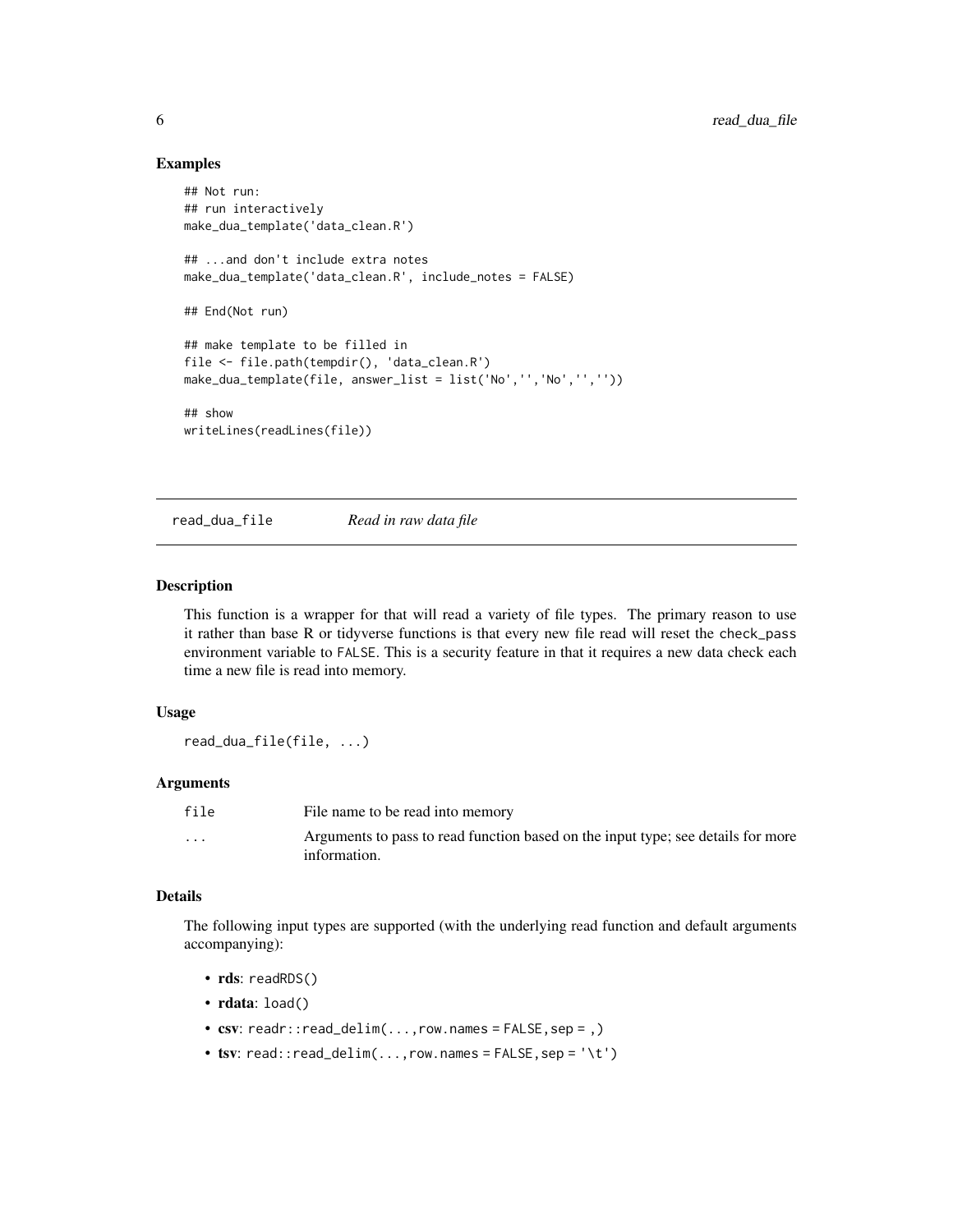- <span id="page-6-0"></span>• delimited: readr::read\_delim(...,row.names = FALSE)
- excel: read\_xl::read\_excel(..., sheet = 1)
- stata: haven::read\_dta()
- sas: haven::read\_sas()
- spss: haven::read\_sav()

All arguments for these internal write functions, including those with default values, can be modified by adding them to the top-level read\_dua\_file() function.

#### Examples

```
## --------------
## Setup
## --------------
## set DUA crosswalk
dua_cw <- system.file('extdata', 'dua_cw.csv', package = 'duawranglr')
set_dua_cw(dua_cw)
## --------------
## read in data
file <- system.file('extdata', 'admin_data.csv', package = 'duawranglr')
df <- read_dua_file(file)
## show
df
## Not run:
## read in other file types
read_dua_file('admin_data.rds')
read_dua_file('admin_data.txt', sep = '|')
read_dua_file('admin_data.dta')
read_dua_file('admin_data.xlsx', sheet = 2)
## End(Not run)
```
see\_dua\_level *Show current DUA restriction level setting*

#### Description

After setting the DUA restriction level, check the setting and restricted data elements.

#### Usage

```
see_dua_level(show_restrictions = FALSE, sort_vars = TRUE, ...)
```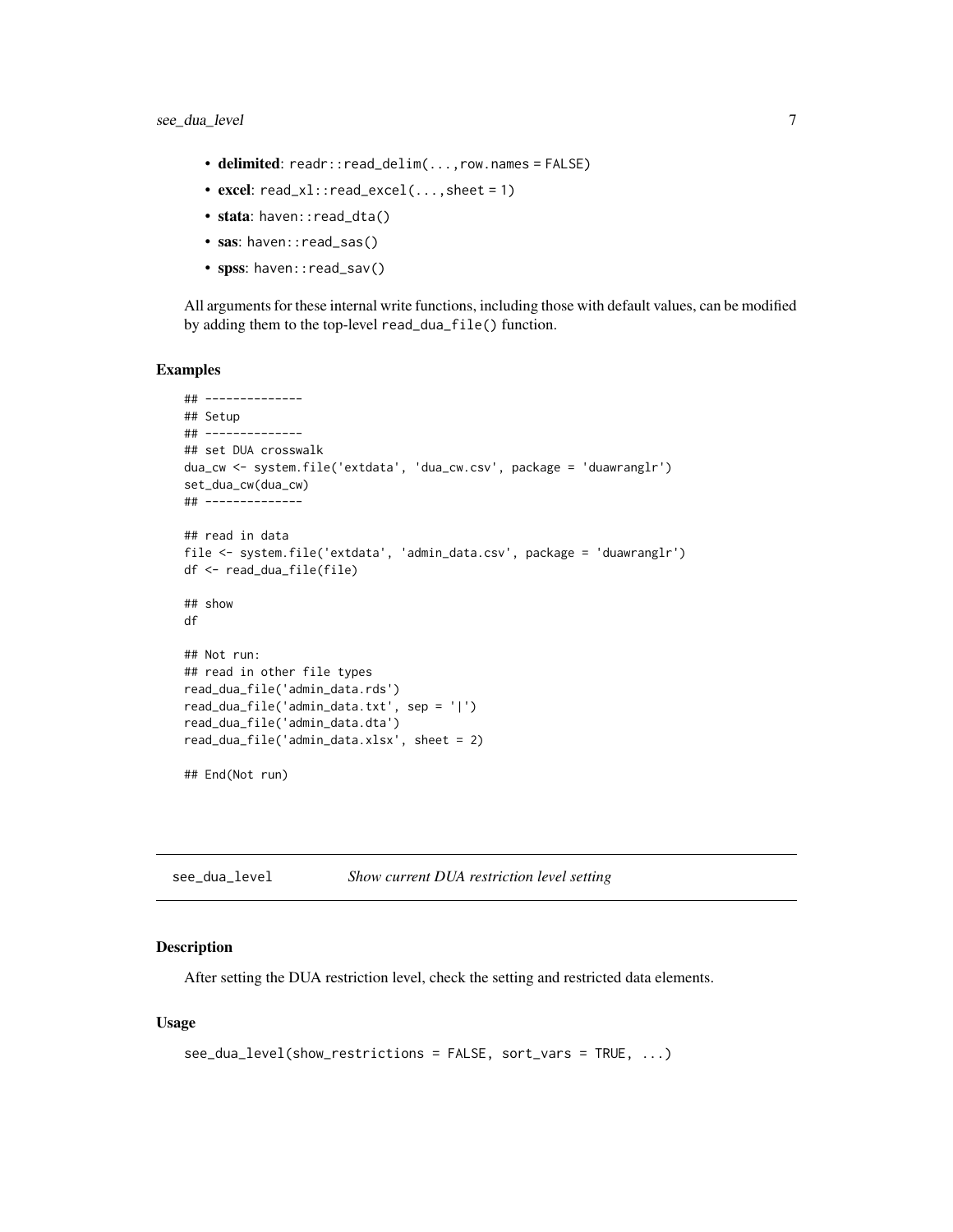# Arguments

| show_restrictions |                                                                                                                        |
|-------------------|------------------------------------------------------------------------------------------------------------------------|
|                   | Show the names of the variables that are restricted by the current level if TRUE.                                      |
| sort_vars         | Sort variables alphabetically when printing restrictions; if FALSE, prints in the<br>order saved in the crosswalk file |
| $\cdot$           | For debugging.                                                                                                         |

# Examples

```
## --------------
## Setup
## --------------
## set DUA crosswalk
dua_cw <- system.file('extdata', 'dua_cw.csv', package = 'duawranglr')
set_dua_cw(dua_cw)
## --------------
## set restriction level
set_dua_level('level_i')
## show name of current restriction level
see_dua_level()
## ...include names of restricted elements
see_dua_level(show_restrictions = TRUE)
## ...show variable names in order saved in crosswalk file
see_dua_level(show_restrictions = TRUE, sort_vars = FALSE)
```
see\_dua\_options *Show DUA crosswalk options*

# Description

Once the DUA crosswalk has been loaded, show the available restriction levels with associated data element names.

#### Usage

```
see\_dua\_options(level = NULL, sort\_vars = TRUE, ...)
```

| level                   | String name or vector of string names of levels to show.                                                               |
|-------------------------|------------------------------------------------------------------------------------------------------------------------|
| sort vars               | Sort variables alphabetically when printing restrictions; if FALSE, prints in the<br>order saved in the crosswalk file |
| $\cdot$ $\cdot$ $\cdot$ | For debugging.                                                                                                         |

<span id="page-7-0"></span>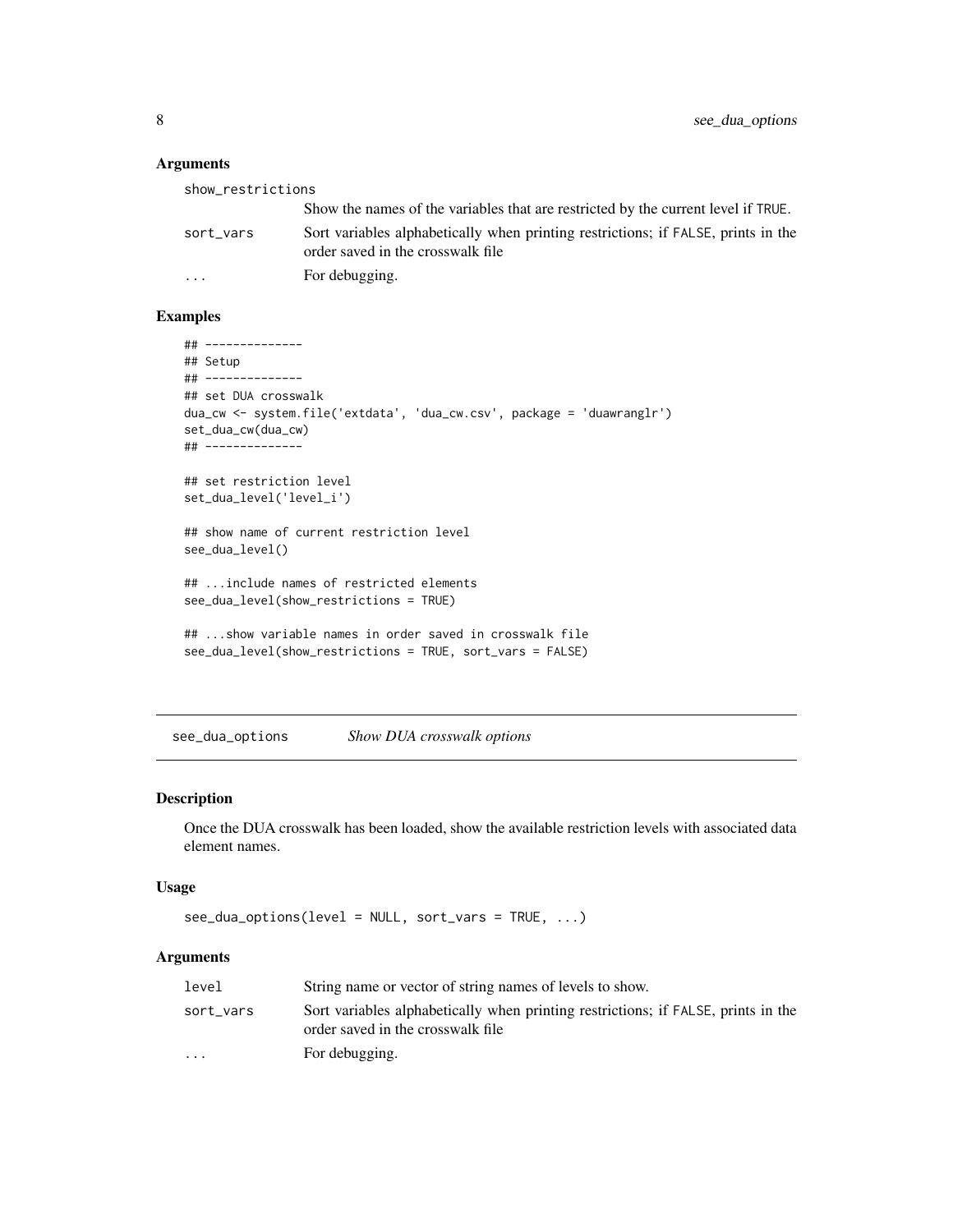# <span id="page-8-0"></span>set\_dua\_cw 9

# Examples

```
## --------------
## Setup
## --------------
## set DUA crosswalk
dua_cw <- system.file('extdata', 'dua_cw.csv', package = 'duawranglr')
set_dua_cw(dua_cw)
## --------------
## see level i options
see_dua_options(level = 'level_i')
## compare two levels of options
see_dua_options(level = c('level_i','level_ii'))
## show all option levels
see_dua_options()
```
set\_dua\_cw *Function to set data usage agreement data crosswalk*

# Description

Initial function to read in and set the working DUA crosswalk.

# Usage

```
set_dua_cw(
  dua_cw,
  delimiter = NULL,
  sheet = NULL,ignore_columns = NULL,
  remap_list = NULL
\mathcal{L}
```

| dua_cw     | Data frame object or file with columns representing security levels (header equalling<br>name of level) and rows in each column representing restricted variables |
|------------|-------------------------------------------------------------------------------------------------------------------------------------------------------------------|
| delimiter  | Set the delimiter if reading in a delimited file that is neither a comma separated<br>value (CSV) nor tab separated value (TSV).                                  |
| sheet      | Set the sheet name or number if reading in a DUA crosswalk from Excel file<br>with values not on the first sheet.                                                 |
|            | ignore_columns ( <b>Experimental</b> ) Columns to ignore when reading in DUA crosswalk.                                                                           |
| remap_list | <b>(Experimental)</b> If raw variable names should be remapped to new names, pro-<br>vide list with mappings from old names column to new names column.           |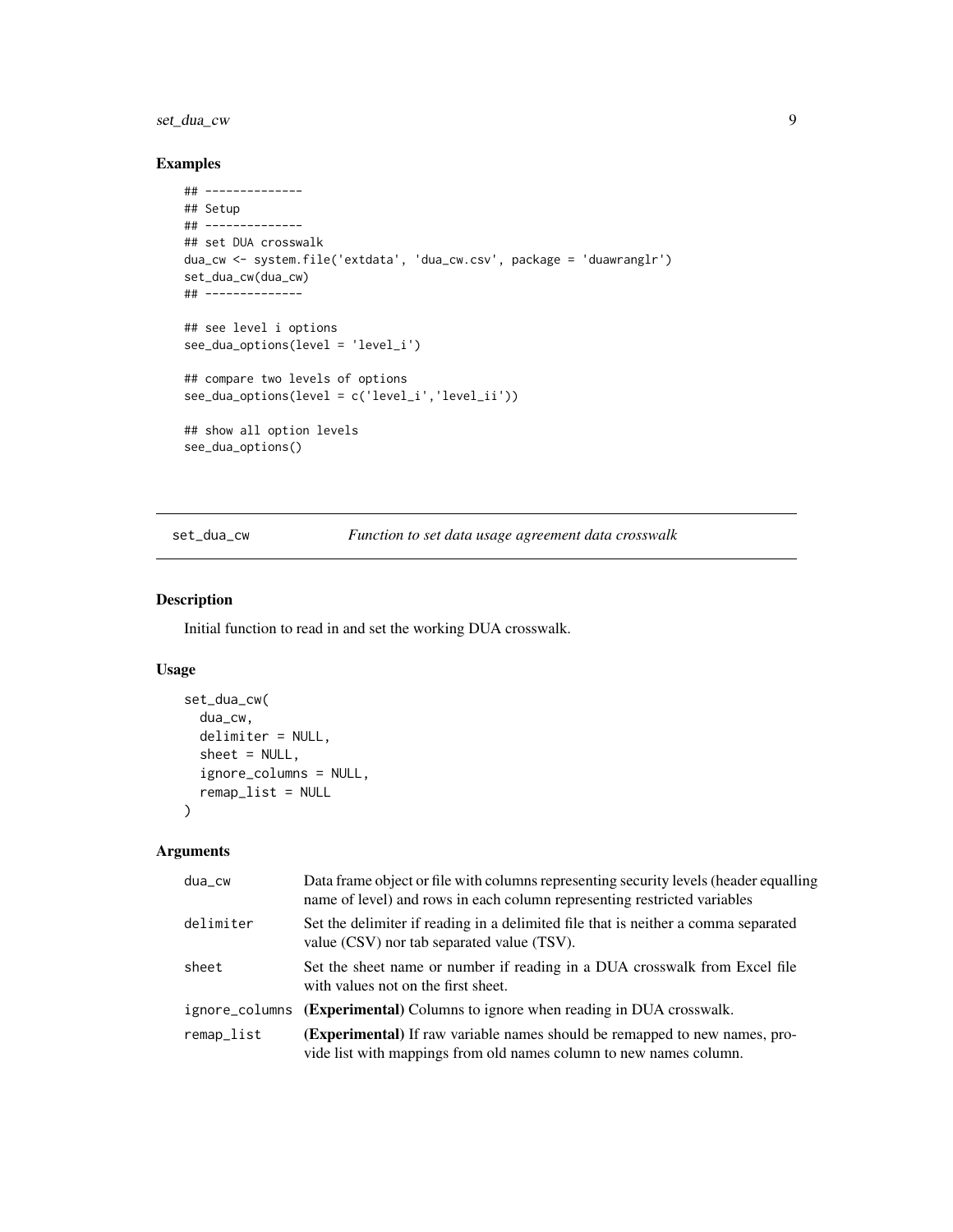# Details

The crosswalk file can be in a variety of formats. It will be read automatically without additional arguments if it's in the following formats:

- R: \*.rdata, \*.rda, \*.rds
- delimited: if \*.csv or \*.tsv
- Stata: \*.dta
- SAS: \*. sas7bdat
- SPSS: \*. sav
- Excel: \*. xls, \*. xlsx if on first sheet

If a delimited file other than comma- or tab-separated values or an Excel file with information on a sheet other than the first, use the appropriate arguments to set that correct values.

# Examples

```
## path to DUA crosswalk file
dua_cw <- system.file('extdata', 'dua_cw.csv', package = 'duawranglr')
## set DUA restrictions using crosswalk file
set_dua_cw(dua_cw)
## Not run:
## set using crosswalks stored in other file types
set_dua_cw('dua_cw.dta')
set_dua_cw('dua_cw.txt', delimiter = '|')
set_dua_cw('dua_cw.csv', remap_list = list('level_i_new' = 'level_i_old'))
## End(Not run)
```
set\_dua\_level *Set data restriction level*

# Description

Set data restrictions to one of the levels in the DUA crosswalk.

#### Usage

```
set_dua_level(level, deidentify_required = FALSE, id_column = NULL)
```

| level               | String value of the data restriction level                                          |
|---------------------|-------------------------------------------------------------------------------------|
| deidentify_required |                                                                                     |
|                     | Set to TRUE if ID column must be changed to protect unique identifier.              |
| id column           | Column with unique IDs that must be identified if deidentify required $==$<br>TRUE. |

<span id="page-9-0"></span>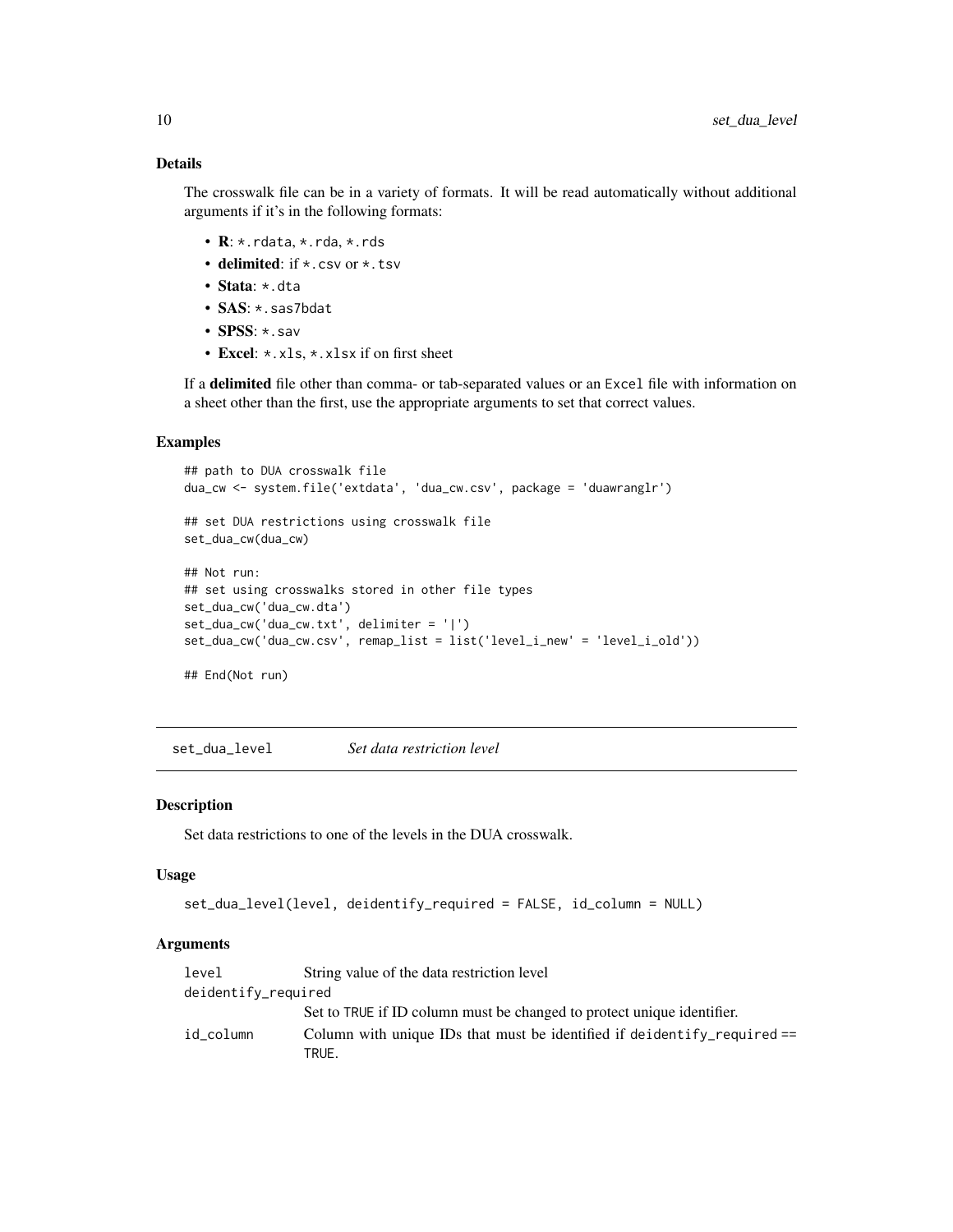# <span id="page-10-0"></span>write\_dua\_df 11

# Examples

```
## --------------
## Setup
## --------------
## set DUA crosswalk
dua_cw <- system.file('extdata', 'dua_cw.csv', package = 'duawranglr')
set_dua_cw(dua_cw)
## --------------
## set restrictions at first level
set_dua_level('level_i')
## ...same, but set unique ID column to be deidentified
set_dua_level('level_i', deidentify_required = TRUE, id_column = 'sid')
```
# write\_dua\_df *Write DUA approved data set*

# Description

This function is a wrapper for a variety of write functions that also checks whether the data set has been cleared for writing based on the DUA level restrictions chosen by the user. If restricted variables remain in the data set, the function will return an error and will not write the data set.

# Usage

```
write_dua_df(
  df,
  file_name,
 output_type = c("rds", "rdata", "csv", "tsv", "delimited", "stata", "sas", "spss"),
  ...
\mathcal{L}
```

| df          | Data frame object to save.                                                                                  |
|-------------|-------------------------------------------------------------------------------------------------------------|
| file_name   | Name and path for saved file, with or without file type ending.                                             |
| output_type | Output data file type; options include rds (DEFAULT), rdata, csv, tsv, delimited,<br>stata, sas, and spss.  |
| .           | Arguments to pass to write function based on the selected output_type; see<br>details for more information. |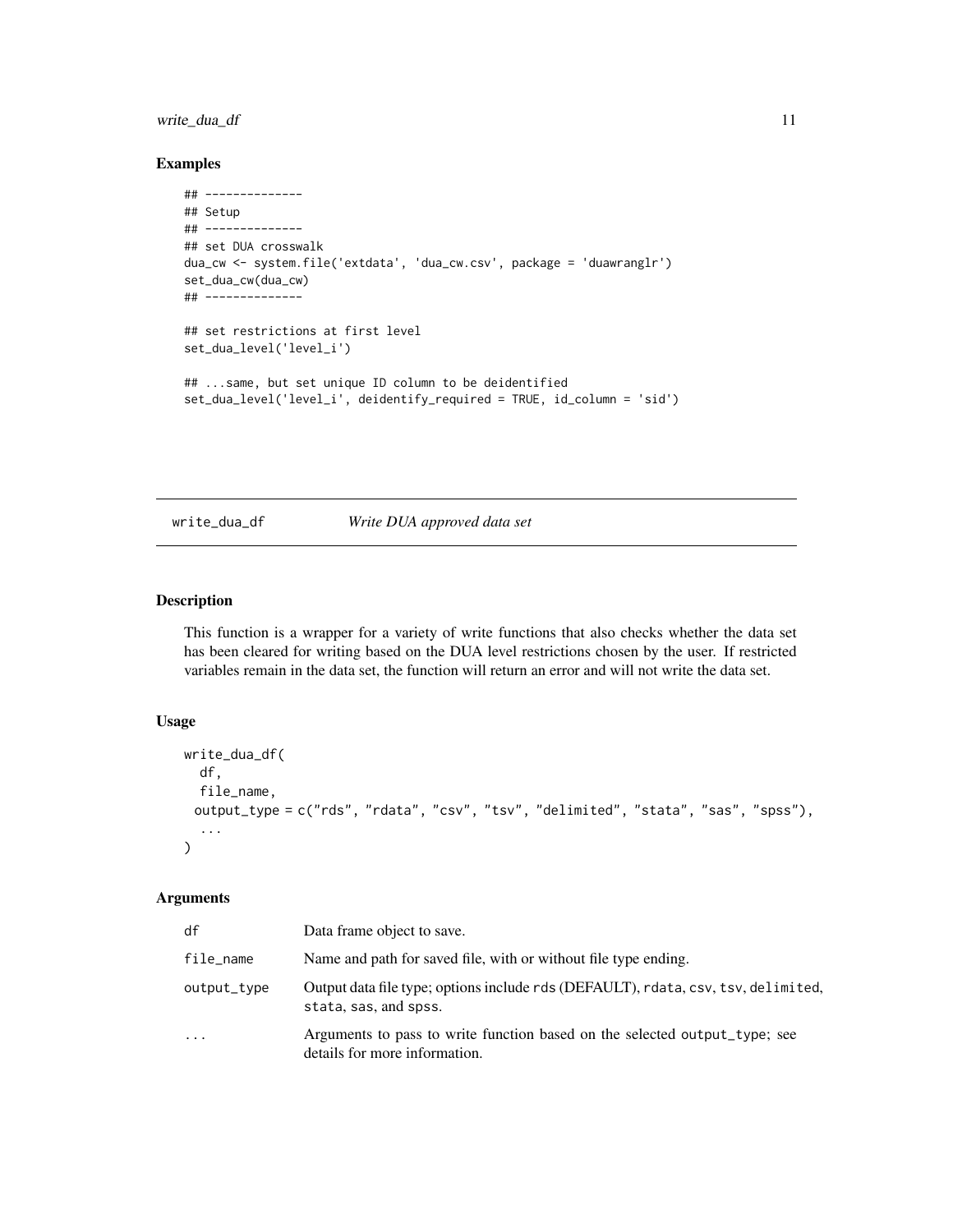### Details

The following output types are supported (with the underlying write function and default arguments accompanying):

- rds: saveRDS()
- rdata: save()
- $\text{csv: write.table}(\ldots, \text{row.names} = \text{FALSE}, \text{sep} = \ldots)$
- tsv: write.table( $\dots$ , row.names = FALSE, sep = '\t')
- delimited: write.table(...,row.names = FALSE)
- stata: haven::write\_dta()
- sas: haven::write\_sas()
- spss: haven::write\_sav()

All arguments for these internal write functions, including those with default values, can be modified by adding them to the top-level write\_dua\_df() function.

# Examples

```
## --------------
## Setup
## --------------
## set DUA crosswalk
dua_cw <- system.file('extdata', 'dua_cw.csv', package = 'duawranglr')
set_dua_cw(dua_cw)
## read in data
admin <- system.file('extdata', 'admin_data.csv', package = 'duawranglr')
df <- read_dua_file(admin)
## set restriction level
set_dua_level('level_iii')
## remove restrictive variables
df <- dplyr::select(df, -c(sid,sname,tname))
## --------------
## check restrictions
check_dua_restrictions(df)
## able to write since restrictions check passed
file <- file.path(tempdir(), 'clean_data.csv')
write_dua_df(df, file_name = file, output_type = 'csv')
## Not run:
write_dua_df(df, 'clean_data', output_type = 'delimited', sep = '|')
 write_dua_df(df, 'clean_data', output_type = 'stata', version = 11)
## End(Not run)
```